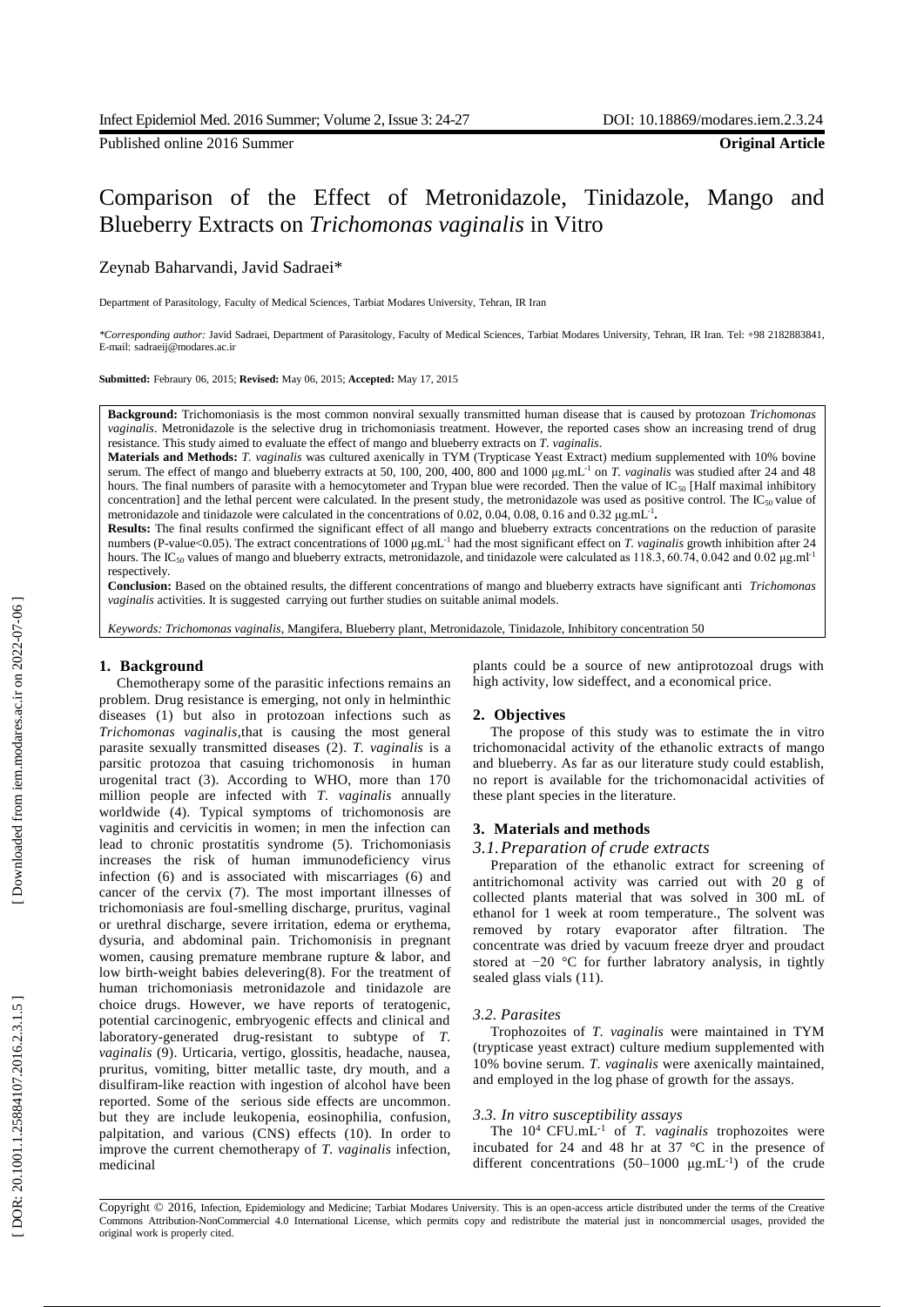extracts and metronidazole and tinidazole (0.02 , 0.04, 0.08, 0.16,  $0.32 \mu g.mL^{-1}$  in dimethyl sulfoxide (DMSO) separately. Each test included metronidazole as positive control, a control (culture medium plus trophozoites and DMSO), and a blank (culture medium). After that the final number of parasites was determined with a hemocytometer and vitaldyetrypan blue. The results were obtained from at least three independent experiments, in triplicate, and expressed as the percentage of living parasites after 24 and 48 h r of incubation considering motility and normal morphology (percentage of living organisms compared to negative control). The concentration required to inhibit 50% of the parasites growth  $(IC<sub>50</sub>)$ , was determined by nonlinear regression  $(2)$ . The IC<sub>50</sub> was calculated by probit analysis (GraphPad Prim5 software) (12) .

#### *3.3. Cytotoxicity against the VERO cell line*

Cytotoxicity of host cells is a very important decisive factor for assessing the selectivity of observed antitrichomonal activity. 10 <sup>4</sup> viable cells from the cell line were seeded in a 96 -well plate (Costar) and incubated for 24 h r. Vero (African green monkey kidney) cells were grown in DMEM (Gibco) media supplemented with 10% (vw<sup>-1</sup>) fetal bovine serum (FBS; Gibco) with  $100 \text{ UmL}^{-1}$ penicillin and 100 μg .mL - 1 streptomycin and maintained at 37 °C in a 5% CO <sup>2</sup> atmosphere with 95% humidity. When cells reached >80% confluence, the medium was replaced, and the cells were treated with the mango and blueberry extracts in 50, 100, 200, 400, and 800  $\mu$ g.mL<sup>-1</sup>. Amounts of 0.02, 0.04, 0.08, 0.16 and 0.32  $\mu$ g.mL<sup>-1</sup> of metronidazole and tinidazole , dissolved in dimethyl sulfoxide (DMSO) at a maximum concentration of 0.05% , was added to each well and incubated at 37 °C for 4 hr. DMSO was added and the plates incubated for 15 min to stop the reaction and to dissolve the insoluble purple formazan. The amount of MTT -formazan present is directly proportional to the number of living cells and was determined by measuring the optical density (OD) at 550 nm. Three wells per dose were analyzed in three diverse experiments, and the results were expressed as the percentage of viable cells in comparison to the negative control (untreated cells). Metronidazole was used as a positive control, while untreated cells were used as negative controls. The concentration of the crude extract that killed 50% of the cells (CC50) was calculated by GraphPad Prim 5 software. The selectivity index (SI) of the extracts, defined as the ratio of cytotoxicity of biological activity  $(SI=CC<sub>50</sub>$  vero cells/IC<sup>50</sup> *T. vaginalis* ) , was then calculated. The data were subjected to one -way analysis of variance (ANOVA) using a possibility value of P<0.05. Tukey's test was used to identify significant differences between means among the different treatments (GraphPad Prim 5 software) (12) .

## **4. Results**

The results for antitrichomonal activity are shown in tables 1 and 2 and figures 1, 2 and 3. Moderate activity was observed with the mango and blueberry extracts. Mango and blueberry extracts showed cytotoxic effects against the *T. vaginalis* tested . It was elucidated from this study that blueberry extract showed higher cytotoxicity than mango. The blueberry presented the highest anti-Trichomonas *vaginalis* activity than mango at all concentrations that was tested in this study .

| <b>Table 1.</b> Anti-Trichomonal activity $(IC_{50})$ , cytotoxic activity on vero |
|------------------------------------------------------------------------------------|
| cells $(CC_{50})$ and selective index (SI) of mango and blueberry extracts,        |
| Metronidazole, Tinidazole (mean $\pm SD:n+3$ ).                                    |

| Sample        | $IC_{50}$<br>$(\mu g.mL^{-1})$ | $CC_{50}$<br>$(\mu g.mL^{-1})$ | SI      |
|---------------|--------------------------------|--------------------------------|---------|
| Metronidazole | 0.047                          | 70.23                          | 1494.25 |
| Tinidazole    | 0.02                           | 73.27                          | 3650    |
| Mango         | 118.3                          | 58060                          | 490.78  |
| Bluberry      | 60.74                          | 37319                          | 612.79  |



**Figure 1.** Cytotoxicity against the *Trichomonas vaginalis* after treatment with mango extract at concentrations. Data is showing means± standard deviation of at least three experiments. Letters (a, b, c, d) at the same concentration is showing significant differences amon g the compounds  $(P$ -value < 0.05).



**Figure 2.** Cytotoxicity against the *Trichomonas vaginalis* after treatment with blueberry extract at different concentrations. Data is showing means±standard deviation of at least three experiments. Letters (a, b, c, d) at the same concentration is showing significant differences among the compounds (P-value < 0.05).



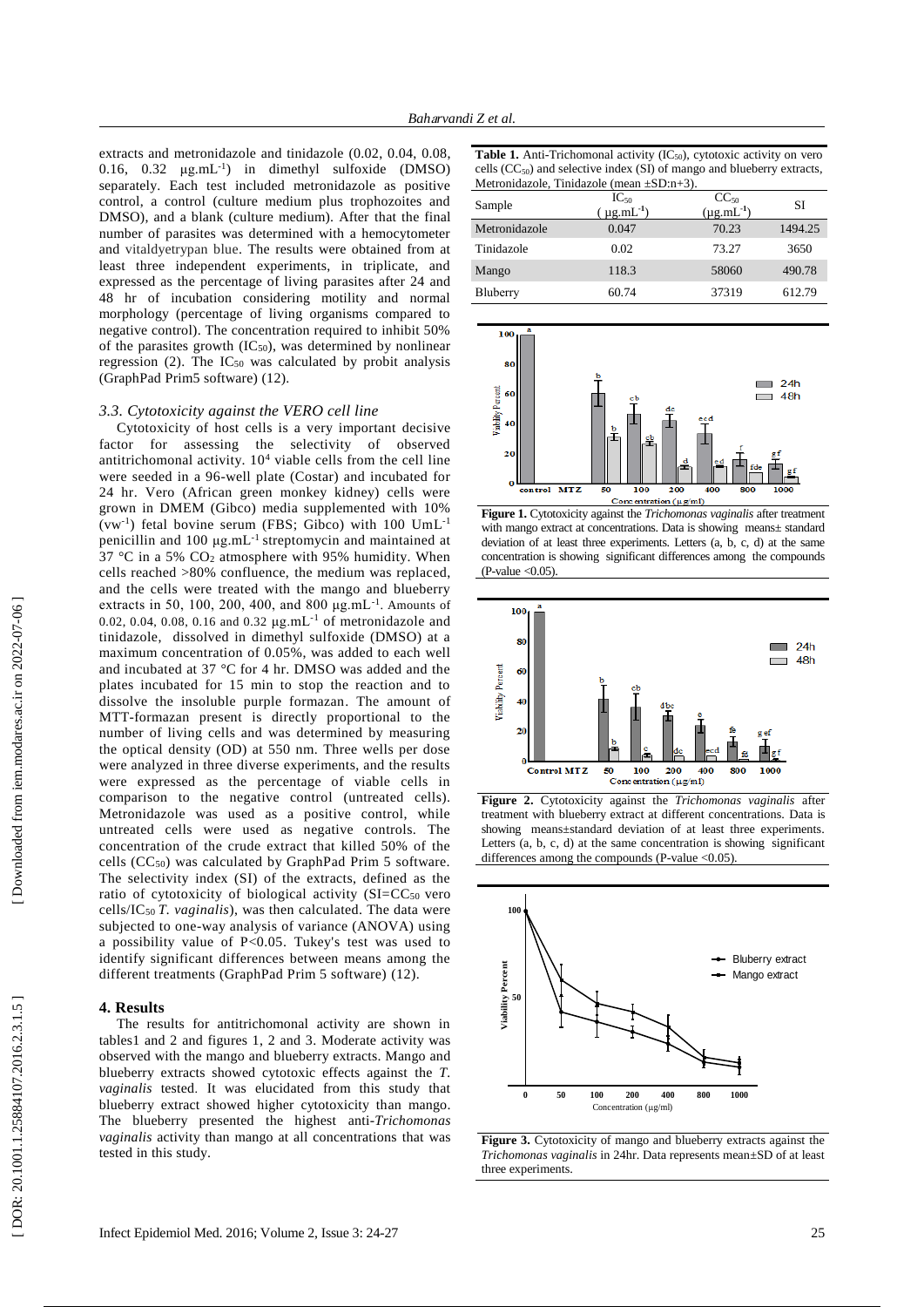

**Figure 4.** Cytotoxicity of mango and blueberry extracts against the trichomonas vaginalis in 48h r. Data is showing mean ±SD of at least three experiments.

#### **Discussion**

The standard dose of metronidazole resistance in *T. vaginalis* is rising , and due to the side effects of metronidazole, related research is in progress to find an effective treatment for *T. vaginalis* (12). Thus, numerous important studies on herbal remedies are being carried out that include fewer side effects on the body, cheapness and availability, adverse effects of drugs such as metronidazole adverse effects on children and pregnant women. Mango is a tropical fruit in many areas of the world and also among the products that are cultivated in southern Iran. Gas chromatography has previously show n that the ethanolic extract of mango kernel contains several phenolic and alkaloids compounds (13). Flavonoids and other phenolic compounds in plants are widely spread. Their various properties including antioxidant, antibacterial , and ant iinflammatory effects have been reported in many studies (14).

Studies have shown that the mango kernel also contains saponins, flavonoids, glycosides, tannins , and alkaloids (15), while the alkaloids have antiparasitic properties. Alkaloids have anticancer, antihelminthicand antiparasitic properties. The study conducted in 2010 by Jasminer and colleagues, have shown that the mango kernel has antibacterial effects and showed that MIC values of mango extract is less than 4.7 micrograms per milliliter (15). In a study carried out in 1994 by Ponce and colleagues, mango extract was shown to have significant antiprotozoan parasite *Giardia lamblia* activity (16). In a study done by Sunday et al. in 2005, antitrypanosoma activity of mango tree root extract was reported (17) .

Blueberries contain large amounts of phenolic compounds such as flavonoids, tannins , and anthocyanins (18). Anthony et al . at 2007 studied the effect of blueberry extract on *Giardia lamblia* and showed thepolyphenolic and anthocyanin compounds as active ingredients that kill the parasite trophozoite (19).

In this study, the polyphenolic compounds had lethal effect on parasite . In our study , after treatment of parasites with mango and blueberry extracts, it was observed that with increasing concentration and time, there was reduction in survival and reproduction of the parasite. Since this study did not determine active compounds in extracts , based on the studies by other researcher s on mango kernel extracts, it is likely that antitrichomonas activity of mango

kernel extract is due to the polyphenolic compounds and alkaloid s found in it.

In this study , the effect of blueberry extract on Trichomonas was much stronger than the mango kernel extract; this is perhaps due to that the amount of phenolic compounds presented in it , is higher than mango.

#### **Conflict of Interests**

Authors of this paper declare the y have no conflict of interests.

## **Acknowledgements**

Authors of this paper thank Dr Gaffareifar.

#### **Authors ' Contribution**

All authors contribute in writing different parts of this manuscript.

#### **Funding/Support**

This study was supported by Faculty of Medical Sciences Tarbiat Modares University.

#### **References**

- 1. Kaminsky R. Drug resistance in nematodes: a paper tiger or a real problem? Curr opin infect Dis. 2003; 16(6):559 –64.
- 2 . Swaygard H. Trichomoniasis: clinical manifestations, diagnosis and management. Sex Transm Infect. 2004; 80(2):91 -5.
- 3 . Kassai T. Nomenclature for parasitic diseases: cohabitation with inconsistency for how long and why? Vet parasitol. 2006; 138(3):169 - 78.
- 4 . World Health Organization. Global prevalence and incidence of selected curable sexually transmitted infections overview and estimates. Geneva; 2001.
- 5 . Skerk V, Krhen I, Schonwald S, Cajic V, Markovinovic L, Roglic S, et al. The role of unusual pathogens in prostatitis syndrome. Int J Antimicrob Agents. 2004; 24(1):53 -6.
- 6 . Laga M, Manoka A, Kivuvu M, Malele B, Tuliza M, Nzila N, et al. Non -ulcerative sexually transmitted diseases as risk factors for HIV -1 transmission in women: results from a cohort study. AIDS. 1993; 7(1):95 -102.
- 7 . Brito EB, Menezes RC, Martins SJ, Bastos MG, Sousa A. Preliminary study on low -trait genital infection and cervical epithelial dysplasia in women from the Parakanä tribe of South America. Rev Assoc M ed Bras. 1996; 42(1):5 -11.
- 8 . Schwebke JR, Burgess D. Trichomoniasis. Clinical microbiology reviews. Am Soc Microbiol. 2004; 17(4):794 -803.
- 9 . Giordani RB, De Almeida M V, Fernandes E, França da Costa C, De Carli G a, Tasca T, et al. Anti -Trichomonas vaginalis activity of synthetic lipophilic diamine and amino alcohol derivatives. Biomed Pharmacother. 2009; 63(8):613-7.
- 10 . Harris JC, Plummer S, Turner MP, Lloyd D. The microaerophilic flagellate Giardia intestinalis: Allium sativum (garlic) is an effective antigiardial. Microbiology. 2000; 146(Pt 12): 3119 -27.
- 11 . Calzada F, Lilian Y. Effect of Mexican medicinal plant used to treat trichomoniasis on Trichomonas vaginalis trophozoites. J Ethnopharmacol. 2007; 113(2):248 -51.
- 12 . Tasca S, Brum P De, Cibulski S, Cassel E, Mário R, Vargas F, et al. Anti -Trichomonas vaginalis activity of Hypericum polyanthemum extract obtained by supercritical fluid extraction and isolated compounds. Parasitol Int. 2013; 62(2):112 -7.
- 13 . Abdullah A -SH, Mirghani MES, Jamal P. Antibacterial activity of Malaysian mango kernel. Afr J Biotechnol Acad J. 2013; 10(81):18739 -48.
- 14 . Zhang L, Ravipati AS, Koyyalamudi SR, Jeong SC, Reddy N, Smith PT, et al. Antioxidant and anti -inflammatory activities of selected medicinal plants containing phenolic and flavonoid compounds. J Agric Food Chem. 2011; 59(23):12361 -7.
- 15 Kaur J, Rathinam X, Kasi M, Leng KM, Ayyalu R, Kathiresan S, et al.<br>Preliminary investigation on the antibacterial activity of mango (Mangifera indica L: Anacardiaceae) seed kernel. Asian Pac J Trop Med. 2010; 3(9):707-10.
- 16 . Ponce -Macotela M, Navarro -Alegria I, Martinez -Gordillo MN, Alvarez -Chacon R. In vitro effect against Giardia of 14 plant extracts. Rev Inves Clin. 1993; 46(5):343 -7.